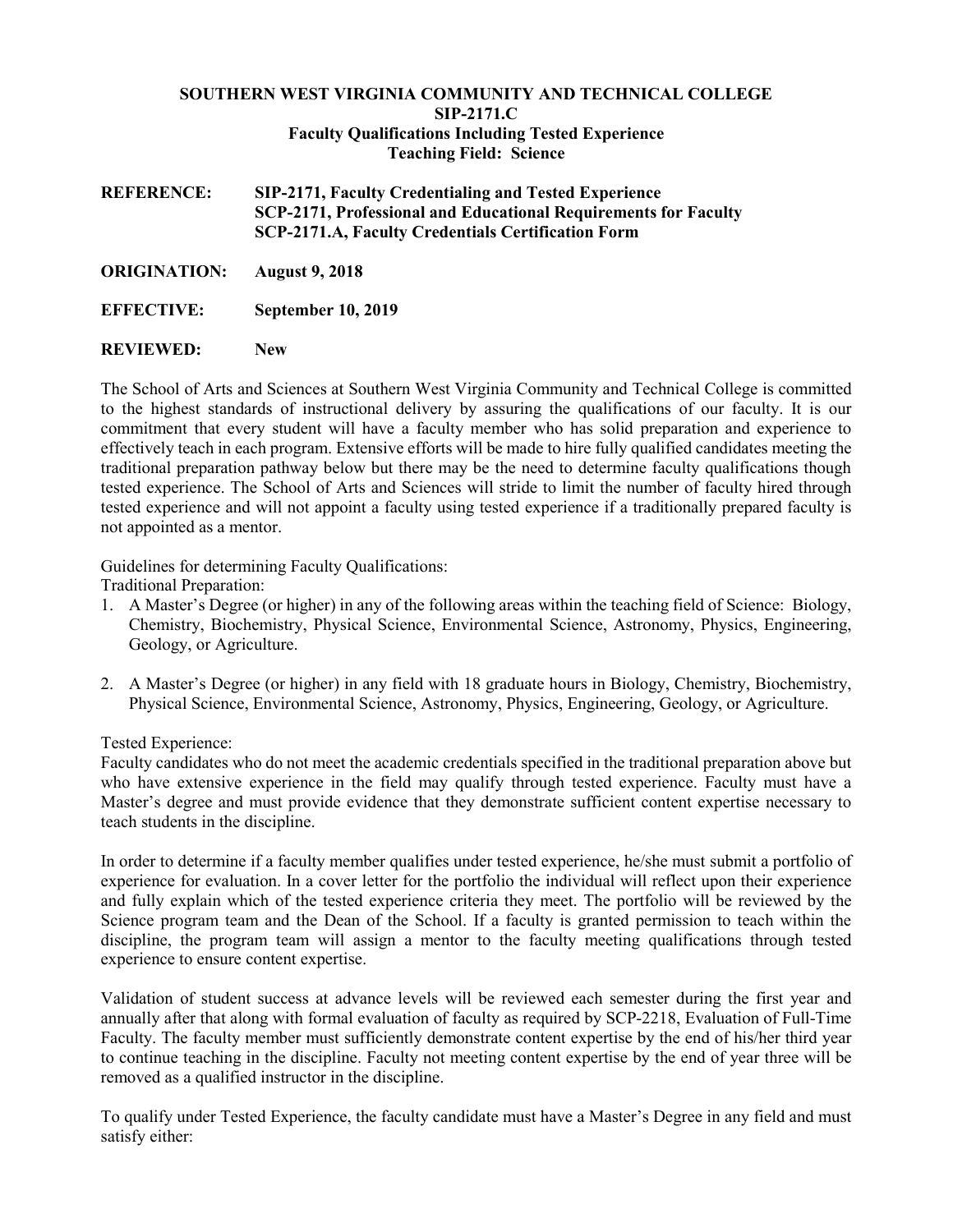- 1. one (1) of the three Group A criteria and two (2) of the Group B criteria, or
- 2. two (2) of the Group A criteria and one (1) of the Group B criteria.
- 3. Consideration may be given to candidates with three (3) of the Group B criteria.

| #             | Group A Criteria                                     | <b>Evidence Required</b>               |  |
|---------------|------------------------------------------------------|----------------------------------------|--|
|               | At least 12 graduate credit hours in Biology,        | Graduate transcript                    |  |
|               | Chemistry, Biochemistry, Physical Science,           |                                        |  |
|               | Environmental Science, Astronomy, Physics,           |                                        |  |
|               | Engineering, Geology, Agriculture                    |                                        |  |
| 2             | Bachelor's Degree in science                         | Transcript                             |  |
| $\mathcal{E}$ | Fellowships, awards, or recognitions for excellence  | Letter or certificate attesting to the |  |
|               | related to the teaching of science at the collegial- | award or recognition and the degree of |  |
|               | level from national or state professional            | collegial-level outcomes.              |  |
|               | organizations.                                       |                                        |  |

| $\#$           | <b>Group B Criteria</b>                                 | <b>Evidence Required</b>                  |  |
|----------------|---------------------------------------------------------|-------------------------------------------|--|
| 1              | Six or more semesters of successful high school         | Student and supervisor course             |  |
|                | Advanced Placement or college science teaching          | evaluations affirming teaching            |  |
|                | experience.                                             | effectiveness and documentation of        |  |
|                |                                                         | advanced (collegial level) content.       |  |
| $\overline{2}$ | Six or more years of experience teaching high           | Student and supervisor course             |  |
|                | school science courses with collegial-level             | evaluations affirming teaching            |  |
|                | outcomes.                                               | effectiveness and documentation of        |  |
|                |                                                         | advanced (collegial level) content        |  |
| 3              | Three $(3)$ or more years of work experience in the     | Letter from supervisor or client          |  |
|                | field.                                                  | attesting to effective field related      |  |
|                |                                                         | performance and documentation of          |  |
|                |                                                         | advanced performance.                     |  |
| $\overline{4}$ | Peer reviews affirming science teaching                 | Three or more letters of                  |  |
|                | effectiveness.                                          | recommendation from faculty or            |  |
|                |                                                         | administrators who have observed the      |  |
|                |                                                         | faculty member effectively teaching       |  |
|                |                                                         | advanced (collegial level) outcomes.      |  |
| 5              | Extensive presentations at national, regional, or state | Paper shared at conference and            |  |
|                | peer-reviewed science conferences/workshops             | conference proposal with presenter        |  |
|                | showcasing collegial-level content.                     | letter of acceptance, presenter           |  |
|                |                                                         | certificate or similar evidence.          |  |
| 6              | Extensive participation in nationally normed science    | Letter from organization, certificate, or |  |
|                | assessment activity, such as Advanced Placement         | similar evidence to document collegial    |  |
|                | scoring in science, item writing for national science   | level performance.                        |  |
|                | competition at the collegial-level.                     |                                           |  |
| 6              | Extensive leadership in collegial-level science         | Letter of appointment, organizational     |  |
|                | professional organization.                              | chart, or similar evidence.               |  |
| $\tau$         | Evaluator of grants or other scholarly function in a    | Letter from grant administrator, or       |  |
|                | collegial-level science-related study/project.          | similar evidence.                         |  |
| 8              | Publications of collegial-level peer-review books,      | Copy of publications                      |  |
|                | journal articles, or similar publications in the field  |                                           |  |
|                | or peer-reviewer of nationally recognized               |                                           |  |
|                | publications.                                           |                                           |  |
| 9              | Participation in equivalent of 18 credit hours of       | Certificates of completion.               |  |
|                | science-related professional development.               |                                           |  |